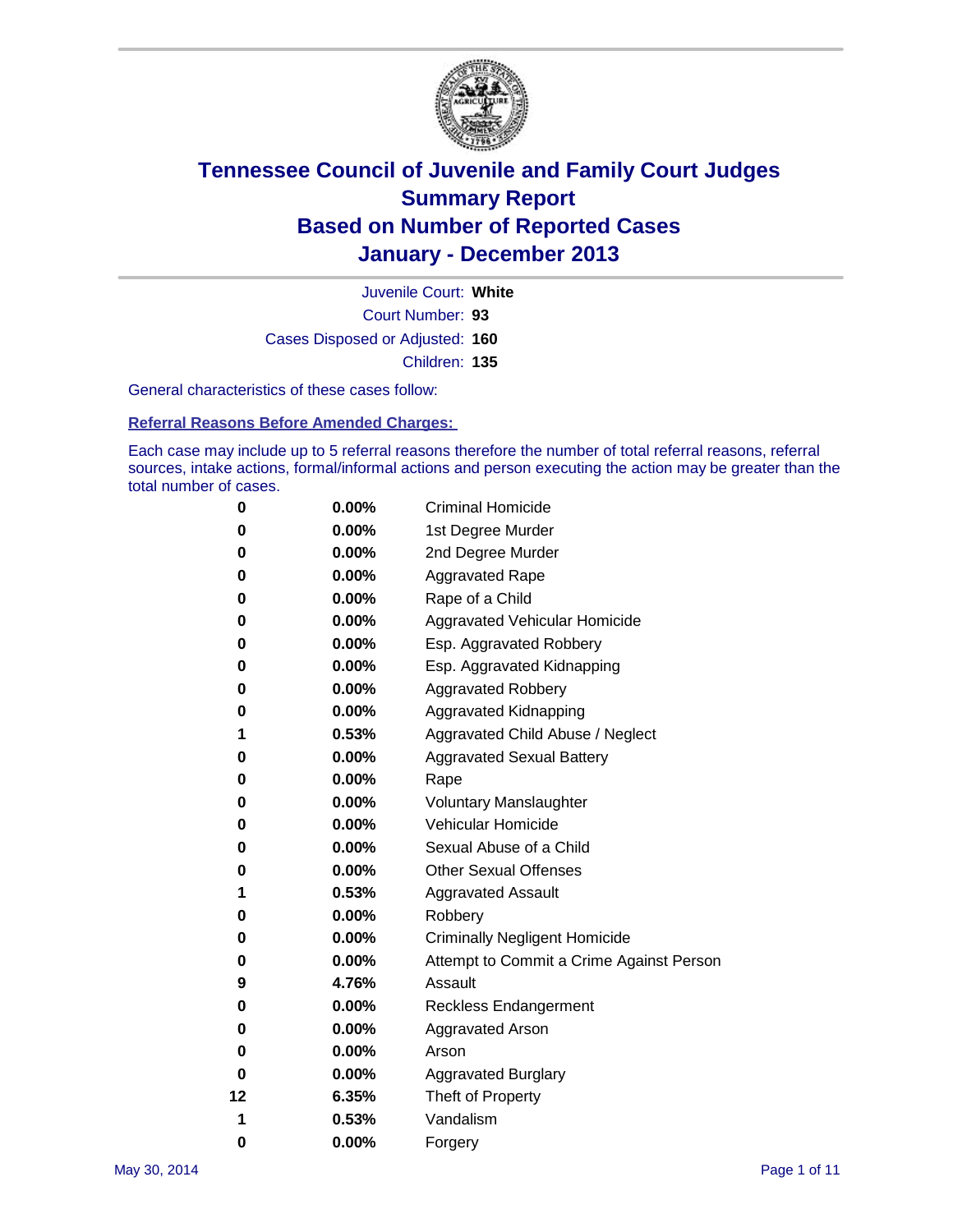

Court Number: **93** Juvenile Court: **White** Cases Disposed or Adjusted: **160** Children: **135**

#### **Referral Reasons Before Amended Charges:**

Each case may include up to 5 referral reasons therefore the number of total referral reasons, referral sources, intake actions, formal/informal actions and person executing the action may be greater than the total number of cases.

| 0              | 0.00%  | <b>Worthless Checks</b>                                     |
|----------------|--------|-------------------------------------------------------------|
| 0              | 0.00%  | Illegal Possession / Fraudulent Use of Credit / Debit Cards |
| 0              | 0.00%  | <b>Burglary</b>                                             |
| 1              | 0.53%  | Unauthorized Use of a Vehicle                               |
| 0              | 0.00%  | Cruelty to Animals                                          |
| 0              | 0.00%  | Sale of Controlled Substances                               |
| 0              | 0.00%  | <b>Other Drug Offenses</b>                                  |
| 4              | 2.12%  | Possession of Controlled Substances                         |
| 0              | 0.00%  | <b>Criminal Attempt</b>                                     |
| 0              | 0.00%  | Carrying Weapons on School Property                         |
| 0              | 0.00%  | Unlawful Carrying / Possession of a Weapon                  |
| 0              | 0.00%  | <b>Evading Arrest</b>                                       |
| 0              | 0.00%  | Escape                                                      |
| 0              | 0.00%  | Driving Under Influence (DUI)                               |
| 3              | 1.59%  | Possession / Consumption of Alcohol                         |
| 0              | 0.00%  | Resisting Stop, Frisk, Halt, Arrest or Search               |
| 0              | 0.00%  | <b>Aggravated Criminal Trespass</b>                         |
| 1              | 0.53%  | Harassment                                                  |
| 1              | 0.53%  | Failure to Appear                                           |
| 0              | 0.00%  | Filing a False Police Report                                |
| 0              | 0.00%  | Criminal Impersonation                                      |
| 4              | 2.12%  | <b>Disorderly Conduct</b>                                   |
| 0              | 0.00%  | <b>Criminal Trespass</b>                                    |
| 1              | 0.53%  | <b>Public Intoxication</b>                                  |
| 0              | 0.00%  | Gambling                                                    |
| 31             | 16.40% | <b>Traffic</b>                                              |
| 0              | 0.00%  | <b>Local Ordinances</b>                                     |
| 8              | 4.23%  | Violation of Wildlife Regulations                           |
| 0              | 0.00%  | Contempt of Court                                           |
| $\overline{7}$ | 3.70%  | Violation of Probation                                      |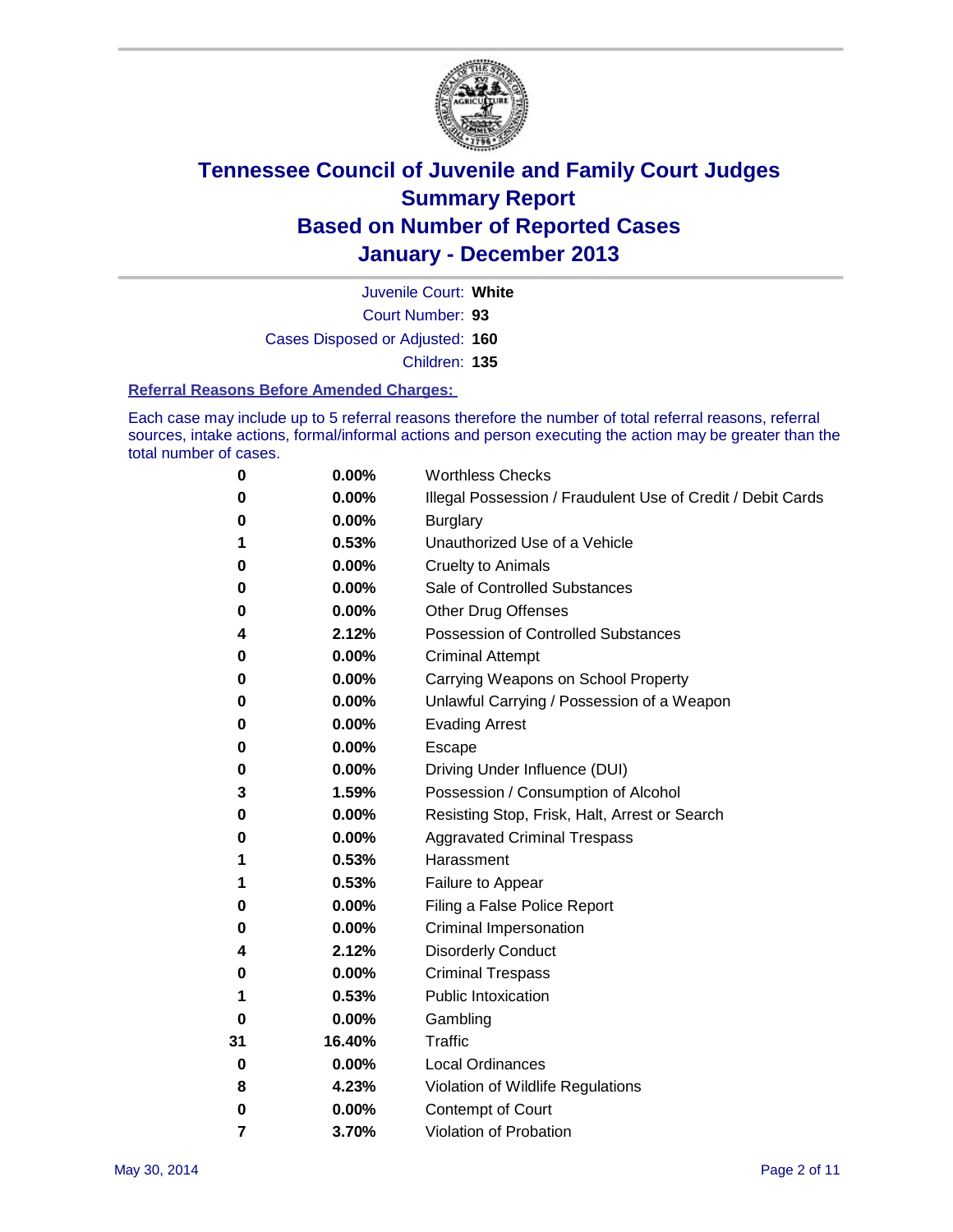

Court Number: **93** Juvenile Court: **White** Cases Disposed or Adjusted: **160** Children: **135**

#### **Referral Reasons Before Amended Charges:**

Each case may include up to 5 referral reasons therefore the number of total referral reasons, referral sources, intake actions, formal/informal actions and person executing the action may be greater than the total number of cases.

| 189          | 100.00%                                      | <b>Total Referrals</b>                                                                             |
|--------------|----------------------------------------------|----------------------------------------------------------------------------------------------------|
| 1            | 0.53%                                        | Other                                                                                              |
| 0            | 0.00%                                        | <b>Consent to Marry</b>                                                                            |
| $\bf{0}$     | 0.00%                                        | <b>Request for Medical Treatment</b>                                                               |
| 0            | 0.00%                                        | <b>Child Support</b>                                                                               |
| $\mathbf{2}$ | 1.06%                                        | Paternity / Legitimation                                                                           |
| 0            | 0.00%                                        | Visitation                                                                                         |
| 4            | 2.12%                                        | Custody                                                                                            |
| 0            | 0.00%                                        | <b>Foster Care Review</b>                                                                          |
| 0            | 0.00%                                        | <b>Administrative Review</b>                                                                       |
| 8            | 4.23%                                        | <b>Judicial Review</b>                                                                             |
| 0            | 0.00%                                        | Violation of Informal Adjustment                                                                   |
| 3            | 1.59%                                        | Violation of Pretrial Diversion                                                                    |
| $\bf{0}$     | 0.00%                                        | <b>Termination of Parental Rights</b>                                                              |
|              |                                              | Dependency / Neglect                                                                               |
| 0            |                                              | <b>Physically Abused Child</b>                                                                     |
| 0            |                                              | <b>Sexually Abused Child</b>                                                                       |
|              |                                              | <b>Violation of Curfew</b>                                                                         |
|              |                                              | Violation of a Valid Court Order                                                                   |
|              |                                              | Possession of Tobacco Products                                                                     |
|              |                                              | Out-of-State Runaway                                                                               |
|              |                                              | Truancy<br>In-State Runaway                                                                        |
|              |                                              | Unruly Behavior                                                                                    |
|              |                                              | Violation of Aftercare                                                                             |
|              | 4<br>3<br>23<br>4<br>1<br>27<br>5<br>0<br>19 | 2.12%<br>1.59%<br>12.17%<br>2.12%<br>0.53%<br>14.29%<br>2.65%<br>0.00%<br>0.00%<br>0.00%<br>10.05% |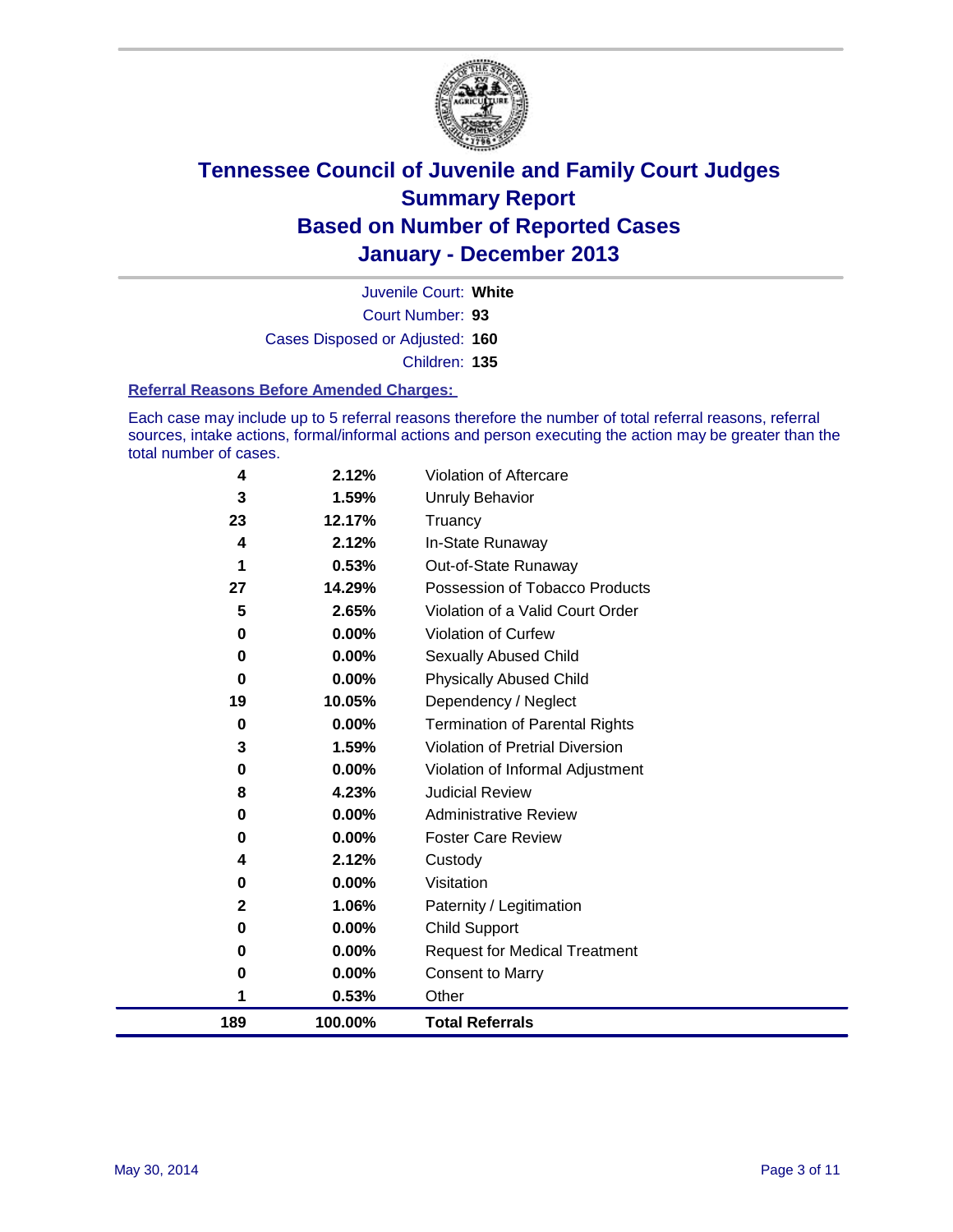

| Juvenile Court: White      |                                 |                                   |  |  |  |  |  |
|----------------------------|---------------------------------|-----------------------------------|--|--|--|--|--|
| Court Number: 93           |                                 |                                   |  |  |  |  |  |
|                            | Cases Disposed or Adjusted: 160 |                                   |  |  |  |  |  |
|                            | Children: 135                   |                                   |  |  |  |  |  |
| <b>Referral Sources: 1</b> |                                 |                                   |  |  |  |  |  |
| 70                         | 37.04%                          | Law Enforcement                   |  |  |  |  |  |
| 8                          | 4.23%                           | Parents                           |  |  |  |  |  |
| $\overline{\mathbf{z}}$    | 3.70%                           | <b>Relatives</b>                  |  |  |  |  |  |
| 0                          | $0.00\%$                        | Self                              |  |  |  |  |  |
| 45                         | 23.81%                          | School                            |  |  |  |  |  |
| 12                         | 6.35%                           | <b>CSA</b>                        |  |  |  |  |  |
| 27                         | 14.29%                          | <b>DCS</b>                        |  |  |  |  |  |
| 0                          | <b>Other State Department</b>   |                                   |  |  |  |  |  |
| 0                          | 0.00%                           | <b>District Attorney's Office</b> |  |  |  |  |  |
| 12                         | 6.35%                           | <b>Court Staff</b>                |  |  |  |  |  |
| 0                          | $0.00\%$                        | Social Agency                     |  |  |  |  |  |
| 6                          | 3.17%                           | <b>Other Court</b>                |  |  |  |  |  |
| $\mathbf{2}$               | 1.06%                           | Victim                            |  |  |  |  |  |
| 0                          | 0.00%                           | Child & Parent                    |  |  |  |  |  |
| 0                          | $0.00\%$                        | Hospital                          |  |  |  |  |  |
| 0                          | 0.00%                           | Unknown                           |  |  |  |  |  |
| 0                          | $0.00\%$                        | Other                             |  |  |  |  |  |

### **Age of Child at Referral: 2**

| 135 | 100.00%  | <b>Total Child Count</b> |
|-----|----------|--------------------------|
| 0   | 0.00%    | <b>Unknown</b>           |
| 0   | $0.00\%$ | Ages 19 and Over         |
| 42  | 31.11%   | Ages 17 through 18       |
| 46  | 34.07%   | Ages 15 through 16       |
| 20  | 14.81%   | Ages 13 through 14       |
| 5   | 3.70%    | Ages 11 through 12       |
| 22  | 16.30%   | Ages 10 and Under        |
|     |          |                          |

<sup>1</sup> If different than number of Referral Reasons (189), verify accuracy of your court's data.

<sup>2</sup> One child could be counted in multiple categories, verify accuracy of your court's data

**100.00% Total Referral Sources**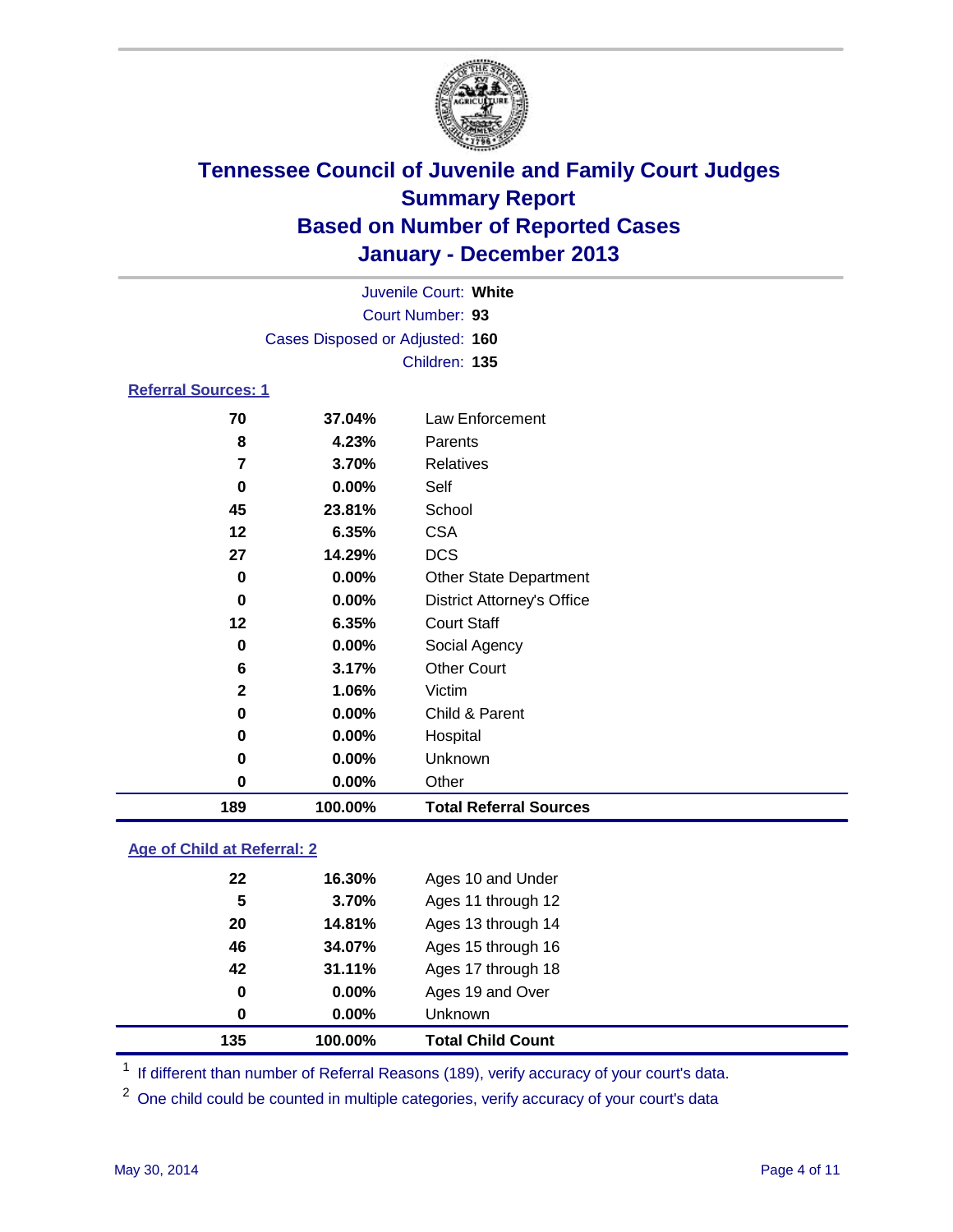

| Juvenile Court: White                   |                                 |                          |  |  |
|-----------------------------------------|---------------------------------|--------------------------|--|--|
|                                         | Court Number: 93                |                          |  |  |
|                                         | Cases Disposed or Adjusted: 160 |                          |  |  |
|                                         |                                 | Children: 135            |  |  |
| Sex of Child: 1                         |                                 |                          |  |  |
| 89                                      | 65.93%                          | Male                     |  |  |
| 46                                      | 34.07%                          | Female                   |  |  |
| $\mathbf 0$                             | 0.00%                           | Unknown                  |  |  |
| 135                                     | 100.00%                         | <b>Total Child Count</b> |  |  |
| Race of Child: 1                        |                                 |                          |  |  |
| 128                                     | 94.81%                          | White                    |  |  |
| 4                                       | 2.96%                           | African American         |  |  |
| 0                                       | 0.00%                           | Native American          |  |  |
| 0                                       | 0.00%                           | Asian                    |  |  |
| 3                                       | 2.22%                           | Mixed                    |  |  |
| 0                                       | 0.00%                           | Unknown                  |  |  |
| 135                                     | 100.00%                         | <b>Total Child Count</b> |  |  |
| <b>Hispanic Origin: 1</b>               |                                 |                          |  |  |
| $\mathbf 0$                             | 0.00%                           | Yes                      |  |  |
| 135                                     | 100.00%                         | No                       |  |  |
| $\pmb{0}$                               | 0.00%                           | Unknown                  |  |  |
| 135                                     | 100.00%                         | <b>Total Child Count</b> |  |  |
| <b>School Enrollment of Children: 1</b> |                                 |                          |  |  |
| 118                                     | 87.41%                          | Yes                      |  |  |
| 17                                      | 12.59%                          | No                       |  |  |
| $\mathbf 0$                             | 0.00%                           | Unknown                  |  |  |
| 135                                     | 100.00%                         | <b>Total Child Count</b> |  |  |

One child could be counted in multiple categories, verify accuracy of your court's data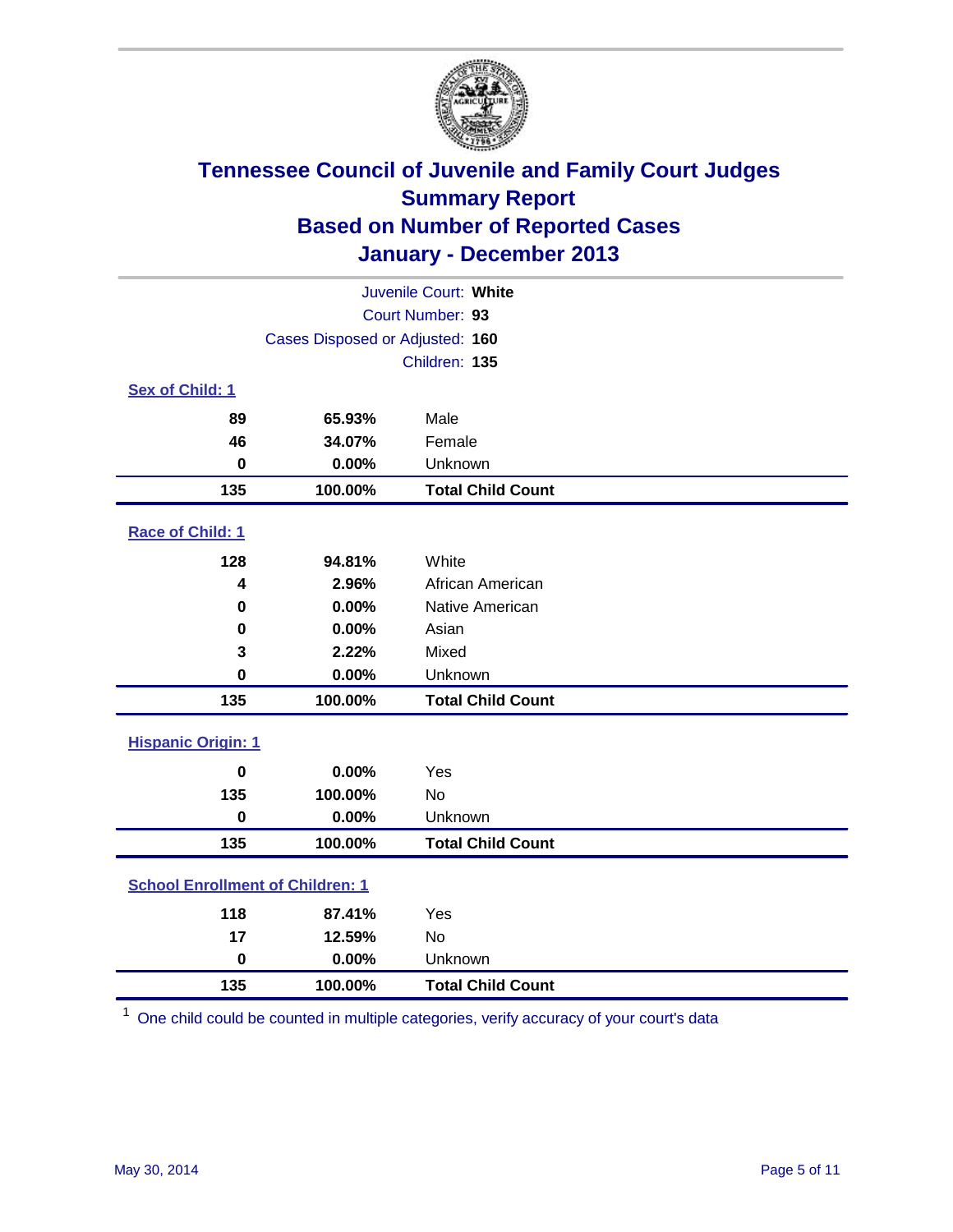

Court Number: **93** Juvenile Court: **White** Cases Disposed or Adjusted: **160** Children: **135**

### **Living Arrangement of Child at Time of Referral: 1**

| $0.00\%$<br>0.00%<br>0.74%<br>$0.00\%$<br>0.00% | In a Residential Center<br>In an Institution<br>Independent<br>Unknown<br>Other |  |
|-------------------------------------------------|---------------------------------------------------------------------------------|--|
|                                                 |                                                                                 |  |
|                                                 |                                                                                 |  |
|                                                 |                                                                                 |  |
|                                                 |                                                                                 |  |
|                                                 |                                                                                 |  |
| 2.96%<br>4                                      | In a Group Home                                                                 |  |
| 6<br>4.44%                                      | With Foster Family                                                              |  |
| 2.22%                                           | With Adoptive Parents                                                           |  |
| 17<br>12.59%                                    | <b>With Relatives</b>                                                           |  |
| 5.19%                                           | With Father                                                                     |  |
| 45<br>33.33%                                    | With Mother                                                                     |  |
| 8.15%                                           | With Mother and Stepfather                                                      |  |
| 2.96%                                           | With Father and Stepmother                                                      |  |
| 37<br>27.41%                                    | With Both Biological Parents                                                    |  |
|                                                 |                                                                                 |  |

### **Type of Detention: 2**

| 160 | 100.00%  | <b>Total Detention Count</b> |
|-----|----------|------------------------------|
| 0   | $0.00\%$ | Other                        |
| 159 | 99.38%   | Does Not Apply               |
| 0   | $0.00\%$ | <b>Unknown</b>               |
| 1   | 0.63%    | <b>Psychiatric Hospital</b>  |
| 0   | 0.00%    | Jail - No Separation         |
| 0   | $0.00\%$ | Jail - Partial Separation    |
| 0   | 0.00%    | Jail - Complete Separation   |
| 0   | $0.00\%$ | Juvenile Detention Facility  |
| 0   | 0.00%    | Non-Secure Placement         |
|     |          |                              |

<sup>1</sup> One child could be counted in multiple categories, verify accuracy of your court's data

<sup>2</sup> If different than number of Cases (160) verify accuracy of your court's data.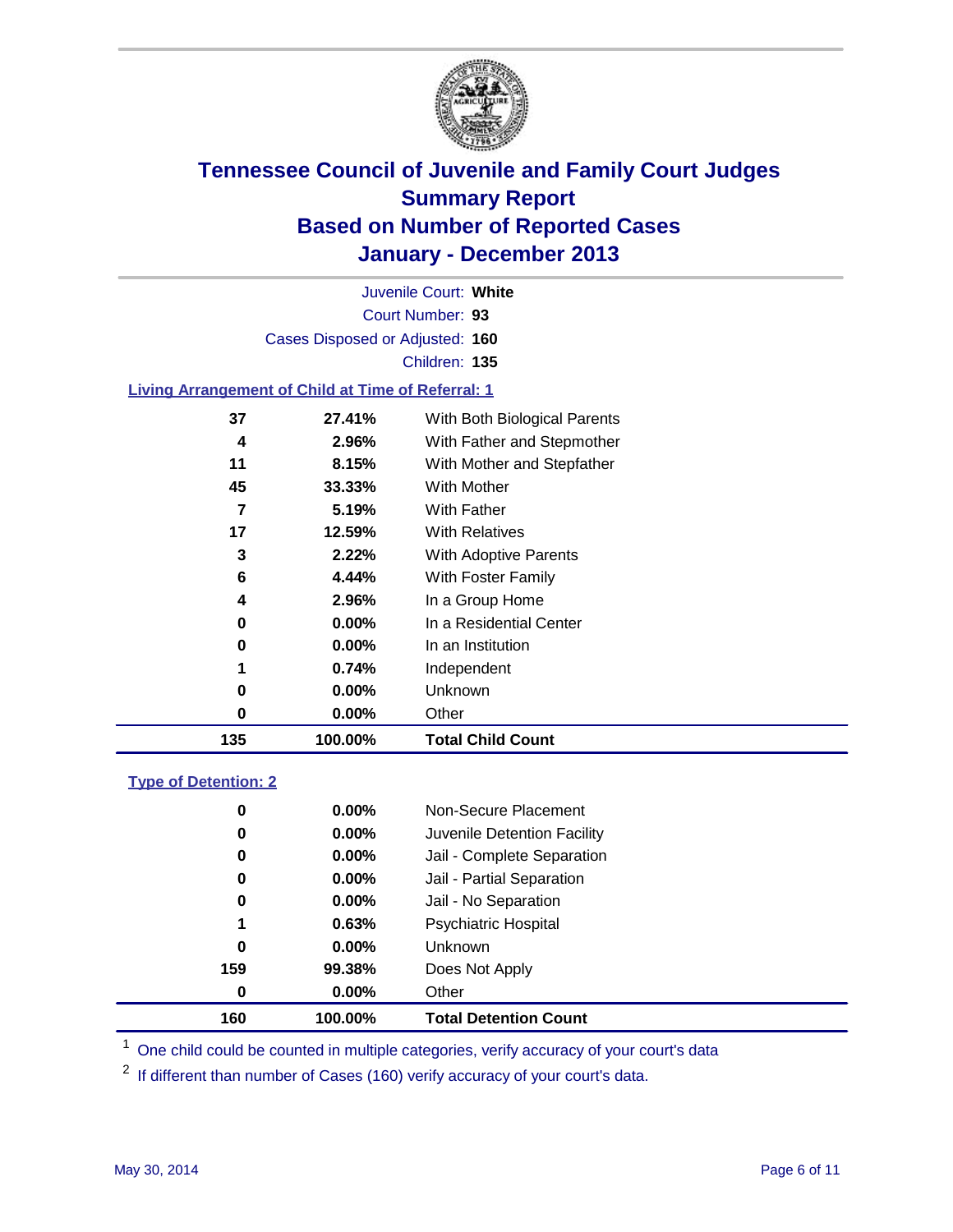

|                                                    | Juvenile Court: White           |                                      |  |  |  |  |  |
|----------------------------------------------------|---------------------------------|--------------------------------------|--|--|--|--|--|
|                                                    | Court Number: 93                |                                      |  |  |  |  |  |
|                                                    | Cases Disposed or Adjusted: 160 |                                      |  |  |  |  |  |
|                                                    | Children: 135                   |                                      |  |  |  |  |  |
| <b>Placement After Secure Detention Hearing: 1</b> |                                 |                                      |  |  |  |  |  |
| $\bf{0}$                                           | 0.00%                           | Returned to Prior Living Arrangement |  |  |  |  |  |
| 0                                                  | $0.00\%$                        | Juvenile Detention Facility          |  |  |  |  |  |
| 0                                                  | 0.00%                           | Jail                                 |  |  |  |  |  |
| 0                                                  | 0.00%                           | Shelter / Group Home                 |  |  |  |  |  |
| 0                                                  | 0.00%                           | Foster Family Home                   |  |  |  |  |  |
| 0                                                  | 0.00%                           | Psychiatric Hospital                 |  |  |  |  |  |
| 0                                                  | 0.00%                           | Unknown                              |  |  |  |  |  |
| 160                                                | 100.00%                         | Does Not Apply                       |  |  |  |  |  |
| 0                                                  | 0.00%                           | Other                                |  |  |  |  |  |
| 160                                                | 100.00%                         | <b>Total Placement Count</b>         |  |  |  |  |  |
|                                                    |                                 |                                      |  |  |  |  |  |
| <b>Intake Actions: 2</b>                           |                                 |                                      |  |  |  |  |  |
| 120                                                | 63.49%                          | <b>Petition Filed</b>                |  |  |  |  |  |
| 8                                                  | 4.23%                           | <b>Motion Filed</b>                  |  |  |  |  |  |
| 61                                                 | 32.28%                          | <b>Citation Processed</b>            |  |  |  |  |  |
| 0                                                  | $0.00\%$                        | Notification of Paternity Processed  |  |  |  |  |  |
| 0                                                  | 0.00%                           | Scheduling of Judicial Review        |  |  |  |  |  |
| 0                                                  | 0.00%                           | Scheduling of Administrative Review  |  |  |  |  |  |
| 0                                                  | 0.00%                           | Scheduling of Foster Care Review     |  |  |  |  |  |
| 0                                                  | 0.00%                           | Unknown                              |  |  |  |  |  |
| 0                                                  | 0.00%                           | Does Not Apply                       |  |  |  |  |  |
| 0                                                  | 0.00%                           | Other                                |  |  |  |  |  |
| 189                                                | 100.00%                         | <b>Total Intake Count</b>            |  |  |  |  |  |

<sup>1</sup> If different than number of Cases (160) verify accuracy of your court's data.

<sup>2</sup> If different than number of Referral Reasons (189), verify accuracy of your court's data.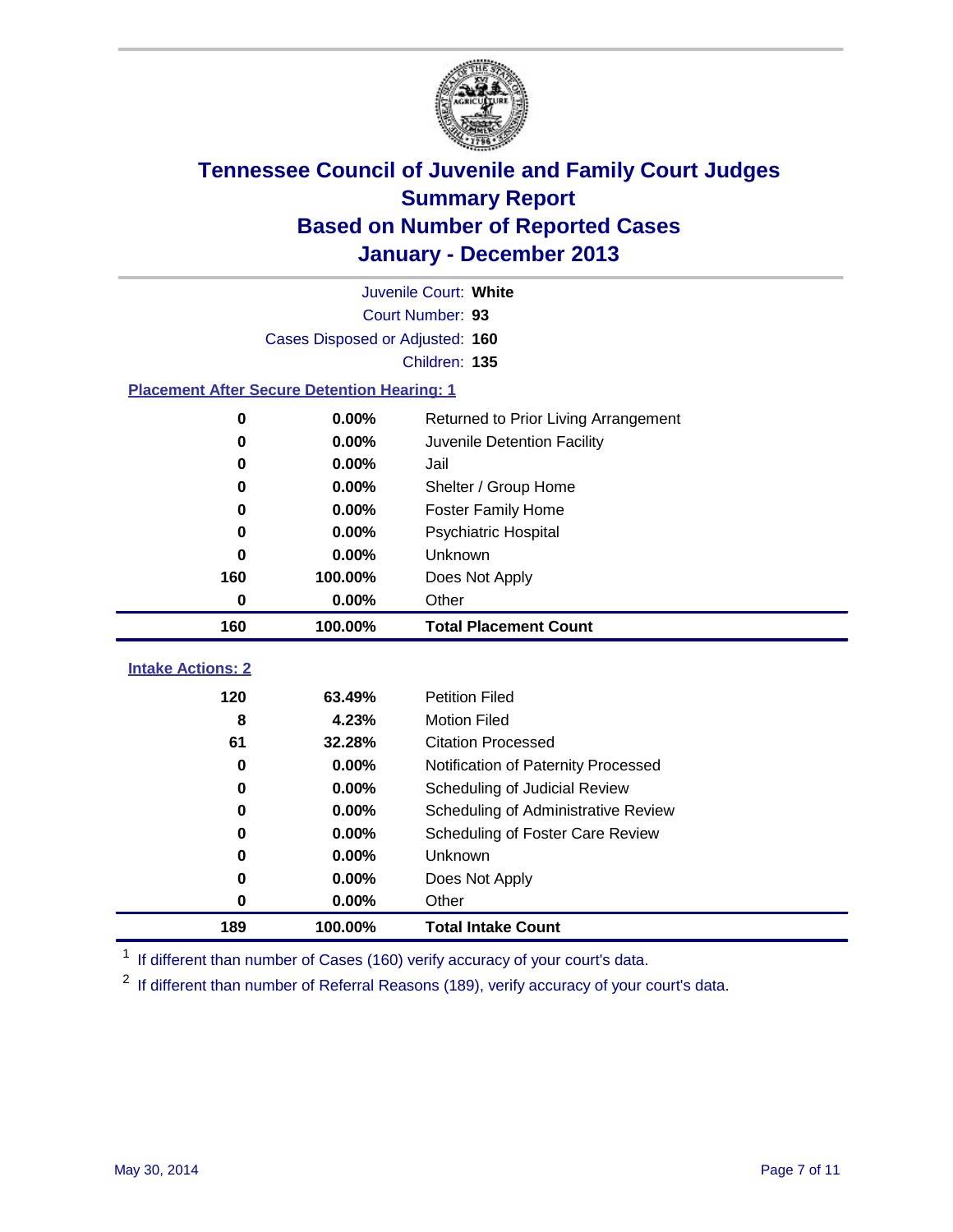

Court Number: **93** Juvenile Court: **White** Cases Disposed or Adjusted: **160** Children: **135**

### **Last Grade Completed by Child: 1**

| 13           | 9.63%   | Too Young for School         |
|--------------|---------|------------------------------|
| 0            | 0.00%   | Preschool                    |
| 1            | 0.74%   | Kindergarten                 |
| 4            | 2.96%   | 1st Grade                    |
| $\mathbf{2}$ | 1.48%   | 2nd Grade                    |
| $\mathbf 2$  | 1.48%   | 3rd Grade                    |
| 0            | 0.00%   | 4th Grade                    |
| 1            | 0.74%   | 5th Grade                    |
| 11           | 8.15%   | 6th Grade                    |
| 11           | 8.15%   | 7th Grade                    |
| 21           | 15.56%  | 8th Grade                    |
| 28           | 20.74%  | 9th Grade                    |
| 27           | 20.00%  | 10th Grade                   |
| 13           | 9.63%   | 11th Grade                   |
| 1            | 0.74%   | 12th Grade                   |
| 0            | 0.00%   | Non-Graded Special Ed        |
| 0            | 0.00%   | <b>GED</b>                   |
| 0            | 0.00%   | Graduated                    |
| 0            | 0.00%   | <b>Never Attended School</b> |
| 0            | 0.00%   | Unknown                      |
| 0            | 0.00%   | Other                        |
| 135          | 100.00% | <b>Total Child Count</b>     |

| <b>Enrolled in Special Education: 1</b> |          |         |  |  |
|-----------------------------------------|----------|---------|--|--|
| 5                                       | 3.70%    | Yes     |  |  |
| 130                                     | 96.30%   | N٥      |  |  |
|                                         | $0.00\%$ | Unknown |  |  |

One child could be counted in multiple categories, verify accuracy of your court's data

**100.00% Total Child Count**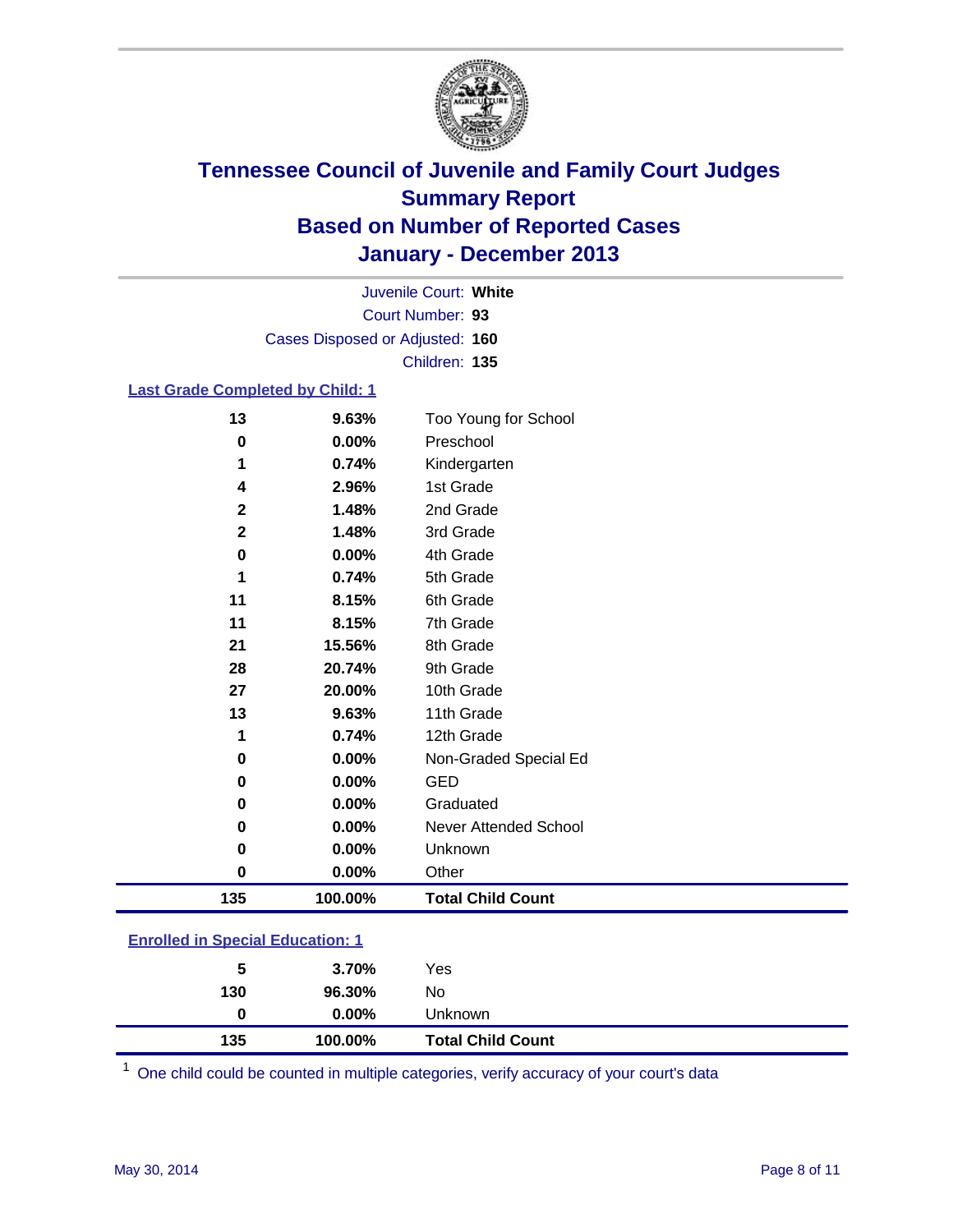

| Juvenile Court: White        |                                 |                           |  |  |  |
|------------------------------|---------------------------------|---------------------------|--|--|--|
|                              | Court Number: 93                |                           |  |  |  |
|                              | Cases Disposed or Adjusted: 160 |                           |  |  |  |
|                              | Children: 135                   |                           |  |  |  |
| <b>Action Executed By: 1</b> |                                 |                           |  |  |  |
| 189                          | 100.00%                         | Judge                     |  |  |  |
| 0                            | $0.00\%$                        | Magistrate                |  |  |  |
| $\bf{0}$                     | $0.00\%$                        | <b>YSO</b>                |  |  |  |
| 0                            | $0.00\%$                        | Other                     |  |  |  |
| 0                            | $0.00\%$                        | Unknown                   |  |  |  |
| 189                          | 100.00%                         | <b>Total Action Count</b> |  |  |  |

### **Formal / Informal Actions: 1**

| 34  | 17.99%   | Dismissed                                        |
|-----|----------|--------------------------------------------------|
| 0   | $0.00\%$ | Retired / Nolle Prosequi                         |
| 41  | 21.69%   | <b>Complaint Substantiated Delinquent</b>        |
| 66  | 34.92%   | <b>Complaint Substantiated Status Offender</b>   |
| 17  | 8.99%    | <b>Complaint Substantiated Dependent/Neglect</b> |
| 0   | 0.00%    | <b>Complaint Substantiated Abused</b>            |
| 0   | $0.00\%$ | <b>Complaint Substantiated Mentally III</b>      |
| 0   | $0.00\%$ | Informal Adjustment                              |
| 10  | 5.29%    | <b>Pretrial Diversion</b>                        |
| 0   | 0.00%    | <b>Transfer to Adult Court Hearing</b>           |
| 0   | $0.00\%$ | Charges Cleared by Transfer to Adult Court       |
| 10  | 5.29%    | Special Proceeding                               |
| 5   | 2.65%    | <b>Review Concluded</b>                          |
| 6   | 3.17%    | Case Held Open                                   |
| 0   | $0.00\%$ | Other                                            |
| 0   | $0.00\%$ | Unknown                                          |
| 189 | 100.00%  | <b>Total Action Count</b>                        |

<sup>1</sup> If different than number of Referral Reasons (189), verify accuracy of your court's data.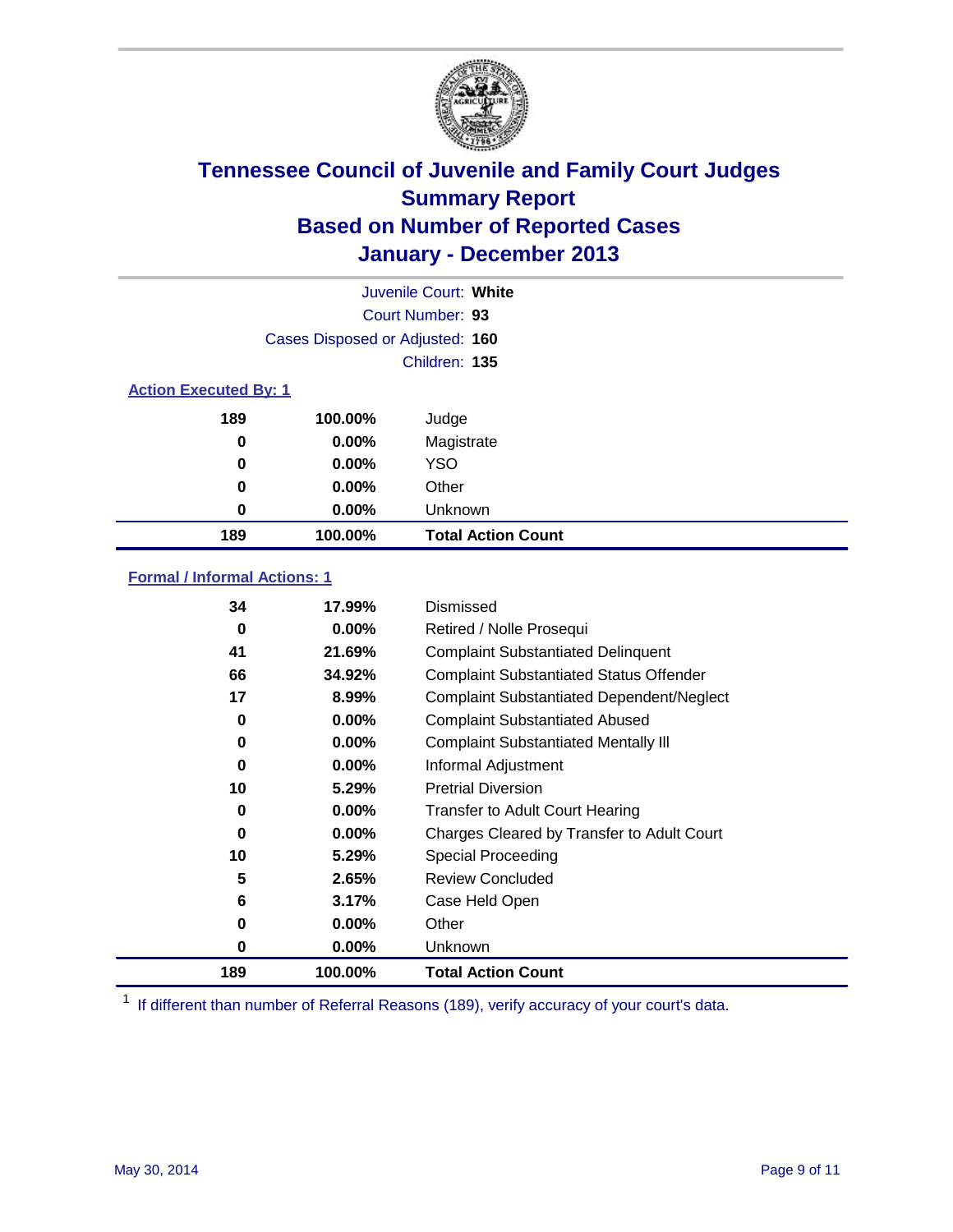

|                       |                                 | Juvenile Court: White                                 |
|-----------------------|---------------------------------|-------------------------------------------------------|
|                       |                                 | Court Number: 93                                      |
|                       | Cases Disposed or Adjusted: 160 |                                                       |
|                       |                                 | Children: 135                                         |
| <b>Case Outcomes:</b> |                                 | There can be multiple outcomes for one child or case. |
| 18                    | 6.21%                           | Case Dismissed                                        |
| 0                     | 0.00%                           | Case Retired or Nolle Prosequi                        |
| 10                    | 3.45%                           | Warned / Counseled                                    |
| $\mathbf{2}$          | 0.69%                           | Held Open For Review                                  |
| 15                    | 5.17%                           | Supervision / Probation to Juvenile Court             |
| 0                     | 0.00%                           | <b>Probation to Parents</b>                           |
| 8                     | 2.76%                           | Referral to Another Entity for Supervision / Service  |
| 2                     | 0.69%                           | Referred for Mental Health Counseling                 |
| 6                     | 2.07%                           | Referred for Alcohol and Drug Counseling              |
| 0                     | 0.00%                           | Referred to Alternative School                        |
| 1                     | 0.34%                           | Referred to Private Child Agency                      |
| 10                    | 3.45%                           | Referred to Defensive Driving School                  |
| 0                     | 0.00%                           | Referred to Alcohol Safety School                     |
| 7                     | 2.41%                           | Referred to Juvenile Court Education-Based Program    |
| 0                     | 0.00%                           | Driver's License Held Informally                      |
| 0                     | 0.00%                           | <b>Voluntary Placement with DMHMR</b>                 |
| 0                     | 0.00%                           | <b>Private Mental Health Placement</b>                |
| 0                     | 0.00%                           | <b>Private MR Placement</b>                           |
| 0                     | 0.00%                           | Placement with City/County Agency/Facility            |
| 0                     | 0.00%                           | Placement with Relative / Other Individual            |
| 46                    | 15.86%                          | Fine                                                  |
| 2                     | 0.69%                           | <b>Public Service</b>                                 |
| 2                     | 0.69%                           | Restitution                                           |
| 0                     | 0.00%                           | <b>Runaway Returned</b>                               |
| 1                     | 0.34%                           | No Contact Order                                      |
| 1                     | 0.34%                           | Injunction Other than No Contact Order                |
| 4                     | 1.38%                           | <b>House Arrest</b>                                   |
| 0                     | 0.00%                           | <b>Court Defined Curfew</b>                           |
| 0                     | 0.00%                           | Dismissed from Informal Adjustment                    |
| 0                     | 0.00%                           | <b>Dismissed from Pretrial Diversion</b>              |
| 0                     | 0.00%                           | Released from Probation                               |
| 0                     | 0.00%                           | <b>Transferred to Adult Court</b>                     |
| 0                     | $0.00\%$                        | <b>DMHMR Involuntary Commitment</b>                   |